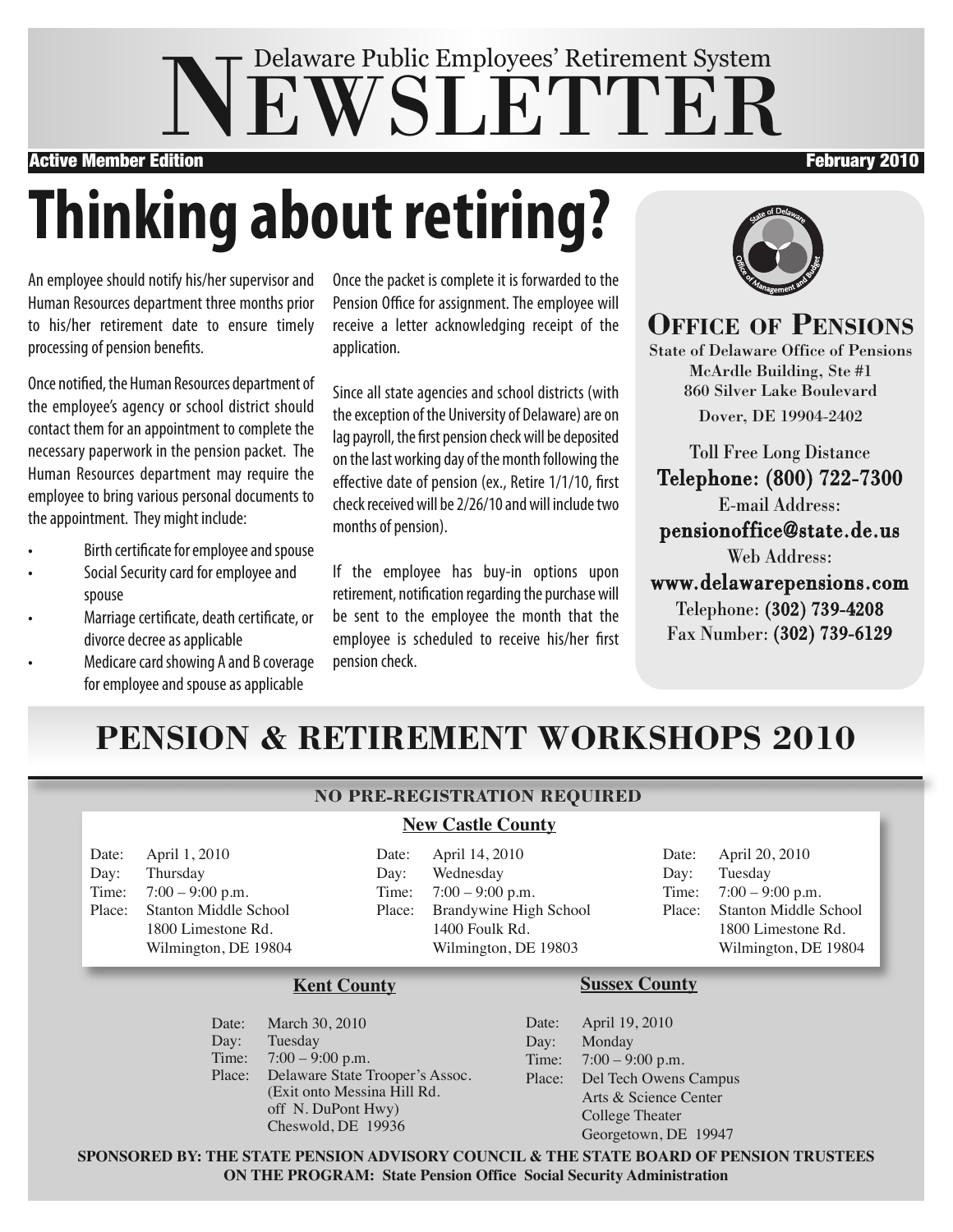## **Annual Financial Reporting**

This year the Delaware Public Employees' Retirement System (DPERS) continued to confront extremely volatile market conditions. The System's investments incurred a 15.8% decline gross of fees in Fiscal Year 2009. The total System's annualized returns for the last 5, 10, and 15 years are 3.6%, 4.2% and 8.3% respectively. Over the last year, the Board of Trustees (Board) of DPERS, through its Investment Committee, has taken material steps to protect the asset value of the investment portfolio. During these challenging market conditions, the Board, Investment Committee, and consultants are constantly monitoring DPERS' investment portfolio. It is important to remember that DPERS is a long-term investor with a time horizon that lasts over decades and that the investment portfolio is well diversified in many different asset classes.

As a member of a DPERS pension plan, you participate in a Defined Benefit Plan and your retirement benefits are paid out to you regardless of market events. When you retire, DPERS calculates your monthly pension benefit based on various factors such as years of service and salary, not investment results. DPERS takes responsibility for the management and investment of the trust fund and understands that markets will fluctuate. DPERS' investment policy seeks to minimize risk and provide returns over the long term.

During the past fiscal year, DPERS achieved many operational goals, which included assistance of outside legal counsel to review the structure of the System and regulations of the nine plans/funds it administers for compliance with Internal Revenue Code (IRC) and its rules, regulations, and interpretive opinions. These plans have been submitted to the Internal Revenue Service requesting a Determination Letter that provides support that the plans are designed and operating in accordance with applicable sections of the IRC as tax qualified government retirement plans.

The Pension System also added to its complement of professional resources by engaging professional consultants and outside legal counsel to provide specialized advice in reviewing investment contracts, monitoring securities litigation, and measuring investment performance. Also in Fiscal Year 2009 work continued on the implementation of a new financial reporting system. The System also continued its efforts in upgrading the existing human resource system that houses all beneficiary data and calculations.

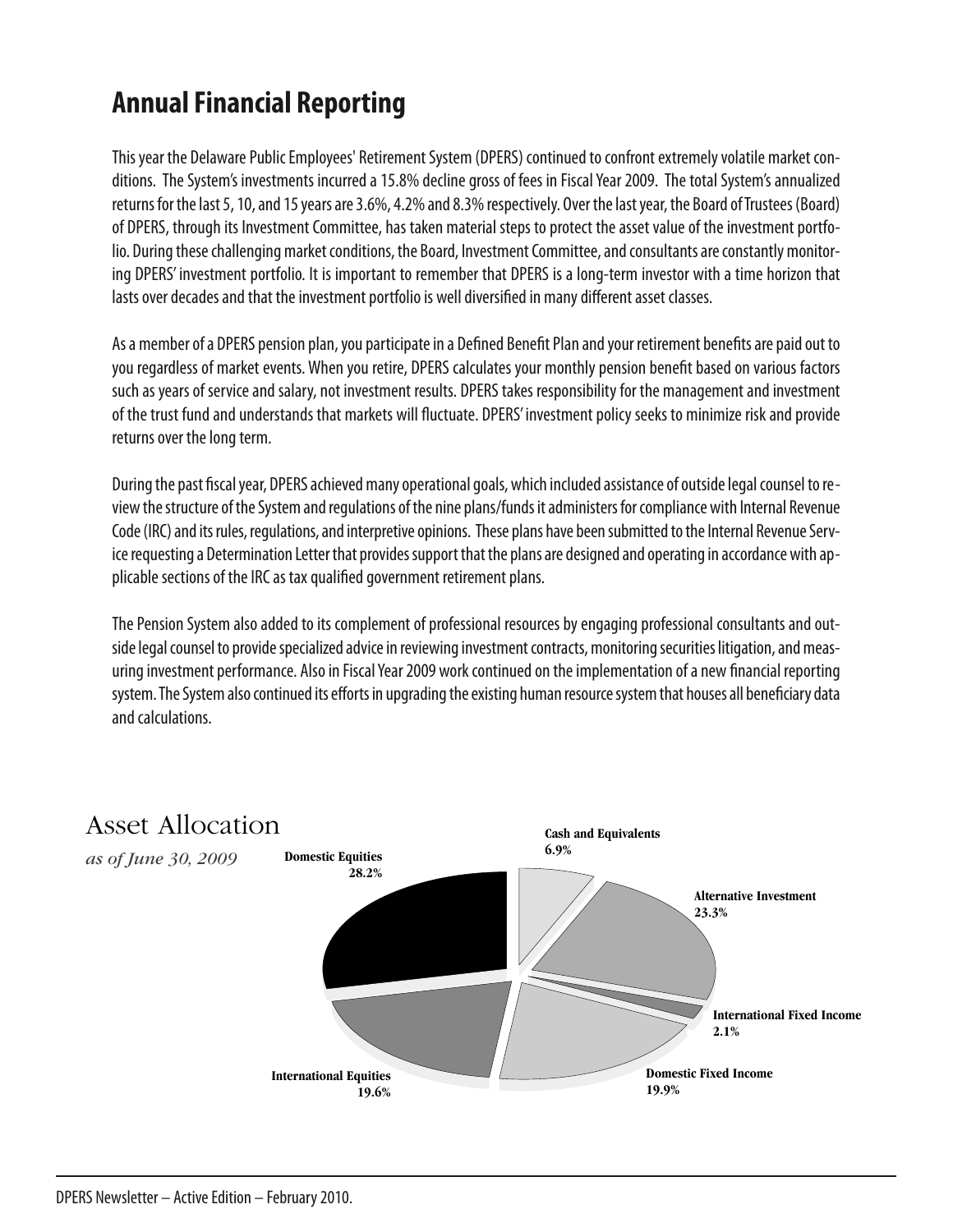## **Annual Financial Reporting**

Participation in the County & Municipal pension plans continued to grow with the addition of the Towns of Lewes, Seaford, and Bridgeville.

The DPERS Comprehensive Annual Financial Report for the fiscal year ended June 30, 2008 was awarded the Government Finance Officers Association of the United States and Canada (GFOA) Certificate of Achievement for Excellence in Financial Reporting. In order to be awarded a Certificate of Achievement, a government unit must publish an easily readable and efficiently organized comprehensive annual financial report. This report must satisfy

|                                                                                     | <b>Ending Market</b><br>Value as of | Funding<br>Status as of |
|-------------------------------------------------------------------------------------|-------------------------------------|-------------------------|
| Pension Plan/Fund                                                                   | June 30, 2009<br>(in thousands)     | June 30, 2008           |
| State Employees'                                                                    | \$<br>5,392,660                     | 98.8%                   |
| Special Fund                                                                        | 405                                 | 129.3%                  |
| New State Police                                                                    | 184,919                             | 95.1%                   |
| Judiciary                                                                           | 39,234                              | 84.8%                   |
| County & Municipal Police & Firefighters'                                           | 98,891                              | 97.7%                   |
| County & Municipal Other Employees'                                                 | 13,266                              | 89.8%                   |
| Delaware Volunteer Firemen's                                                        | 11,432                              | 49.8%                   |
| Diamond State Port Corporation                                                      | 11,549                              | 88.1%                   |
| <b>Closed State Police</b><br>the Closed State Police Plan is a pay-as-you-go plan. | 754                                 | 0.2%                    |

both generally accepted accounting principles and applicable legal requirements. A Certificate of Achievement is valid for a period of one year only. This is the thirteenth consecutive year that DPERS has received a Certificate of Achievement. We believe that our current comprehensive annual financial report continues to meet the Certificate of Achievement Program's re-

quirements, and we are submitting it to the GFOA to determine its eligibility for another certificate.

In addition, the Public Pension Coordinating Council (PPCC) granted the System the Public Pension Standards Award for 2008. The major PPCC goal is to promote excellence in plan design and administration among state and local public retirement systems. The Public Pension Standards considered include: comprehensive benefit programs, funding adequacy, receipt of GFOA award in current year, independent actuarial valuation, independent audit review resulting in an unqualified opinion from the auditor, independent investment performance evaluation, adoption of written fiduciary standards by Board and Investment Committee, and communications with membership.

## **2009 Comprehensive Annual Statements**

Employee Comprehensive Annual Statements will be mailed out in late winter. This statement will indicate your estimated pension benefit as of December 31, 2009, along with your beneficiary data as of the printing date.

When you receive your statement, please review it carefully and notify us, following the instructions included with the statement, if any changes are required. E-mail our office (pensionoffice@state.de.us) with any comments you have regarding the statement along with your suggestions for future improvements.

## The Pension Office will be closed on the following dates:

| Good Friday              | Friday April 2            |  |
|--------------------------|---------------------------|--|
| <b>Memorial Day</b>      | Monday May 31             |  |
| <b>Independence Day</b>  | Monday July 5             |  |
| Labor Day                | Monday September 6        |  |
| <b>Election Day</b>      | <b>Tuesday November 2</b> |  |
| Veterans Day             | Thursday November 1       |  |
| <b>Thanksgiving Day</b>  | Thursday November 2       |  |
| Day After Thanksgiving   | Friday November 26        |  |
| Christmas Eve Day        | Friday December 24        |  |
| <b>New Years Eve Day</b> | <b>Friday December 31</b> |  |
|                          |                           |  |

6

11

 $25$